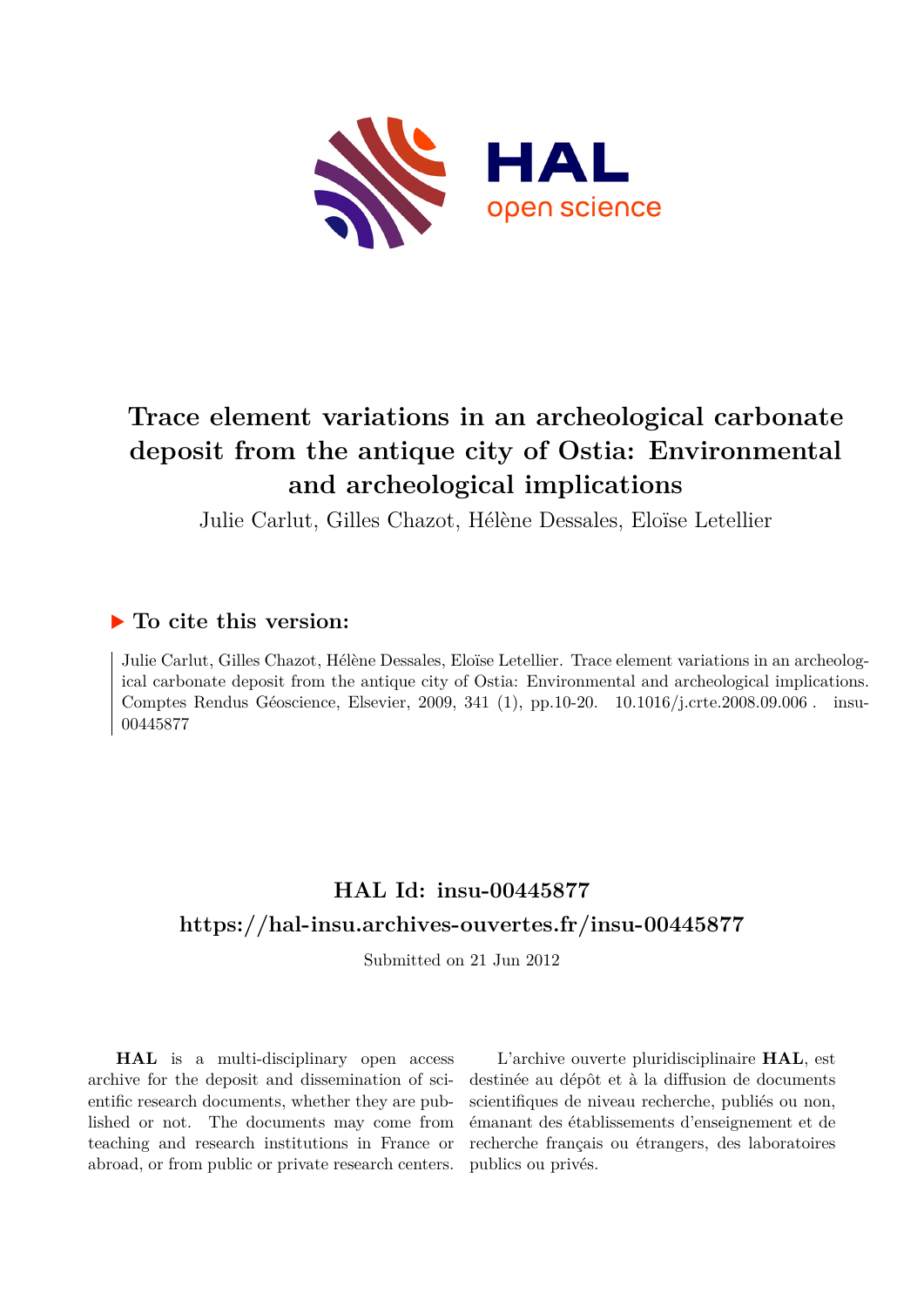

Available online at www.sciencedirect.com



C. R. Geoscience 341 (2009) 10–20

**COMPTES RENDUS** GEOSCIENCE

http://france.elsevier.com/direct/CRAS2A/

## Trace element variations in an archeological carbonate deposit from the antique city of Ostia: Environmental and archeological implications

Geochemistry (Isotopic Geochemistry)

Julie Carlut<sup>a,\*</sup>, Gilles Chazot<sup>b</sup>, Hélène Dessales<sup>c</sup>, Éloïse Letellier<sup>d</sup>

<sup>a</sup> UMR 8538, laboratoire de géologie, ENS, 24, rue Lhomond, 75005 Paris, France <sup>b</sup> UMR 6538, IUEM, laboratoire domaine océanique, université de Brest, 29280 Plouzane, France <sup>c</sup> UMR 8546, laboratoire AOROC, ENS, 45, rue d'ULM 75230 Paris cedex 05, France d ENS, 45, rue d'ULM, 75230 Paris cedex 05, France

> Received 7 January 2008; accepted after revision 16 September 2008 Available online 3 December 2008

> > Presented by Georges Pédro

#### Abstract

High resolution laser ablation ICP-MS analyses are performed along the growth axis of an archaeological carbonate deposit from a water tower in the antique city of Ostia (Italy). Results show a composite structure with high frequency cycles, thought to be seasonal, and longer-term variations in Mg/Ca, Sr/Ca, Ba/Ca, Pb/Ca and U/Ca ratios. Changes in the broad trace element composition at the beginning of the deposit are interpreted as the hallmark of important modifications in the sources supplying the water to the city. Our study suggests that trace elements analysis in archaeological carbonates have the potential to provide highresolution seasonal records, which could give insights into historic environment variability and past policy of natural resource administration. *To cite this article: J. Carlut et al., C. R. Geoscience 341 (2009).*

 $\odot$  2008 Académie des sciences. Published by Elsevier Masson SAS. All rights reserved.

#### Résumé

Étude des variations en éléments traces dans un carbonate archéologique de la ville antique d'Ostie : conséquences environnementales et archéologiques. Les étapes de croissance d'un dépôt de carbonate provenant d'un château d'eau de la ville antique d'Ostie sont étudiées à l'aide d'un ICP-MS à ablation laser. Les résultats montrent une structure composite, avec des cycles hautes fréquences, probablement saisonniers, se superposant à un signal à plus long terme pour les rapports élémentaires suivants : Mg/Ca, Sr/Ca, Ba/Ca, Pb/Ca et U/Ca. Un changement de composition au début du dépôt est interprété comme la mémoire de modifications importantes dans la localisation de la source d'eau qui approvisionnait la ville. À l'issue de cette étude, on peut entrevoir les potentialités de l'analyse des éléments traces dans les carbonates archéologiques, afin d'aborder avec une haute résolution la question environnementale durant la période historique et, ainsi de mieux cerner les politiques passées de gestion des ressources naturelles. *Pour citer cet article : J. Carlut et al., C. R. Geoscience 341 (2009).*

 $\odot$  2008 Académie des sciences. Published by Elsevier Masson SAS. All rights reserved.

Keywords: Speleothems; Carbonates; Roman period; ICP-MS; Ostia; Italy

Mots clés : Spéléothèmes ; Carbonates ; Période romaine ; ICP-MS ; Ostie ; Italie

\* Corresponding author.

E-mail address: [jcarlut@yahoo.fr](mailto:jcarlut@yahoo.fr) (J. Carlut).

1631-0713/\$ – see front matter  $\odot$  2008 Académie des sciences. Published by Elsevier Masson SAS. All rights reserved. doi:[10.1016/j.crte.2008.09.006](http://dx.doi.org/10.1016/j.crte.2008.09.006)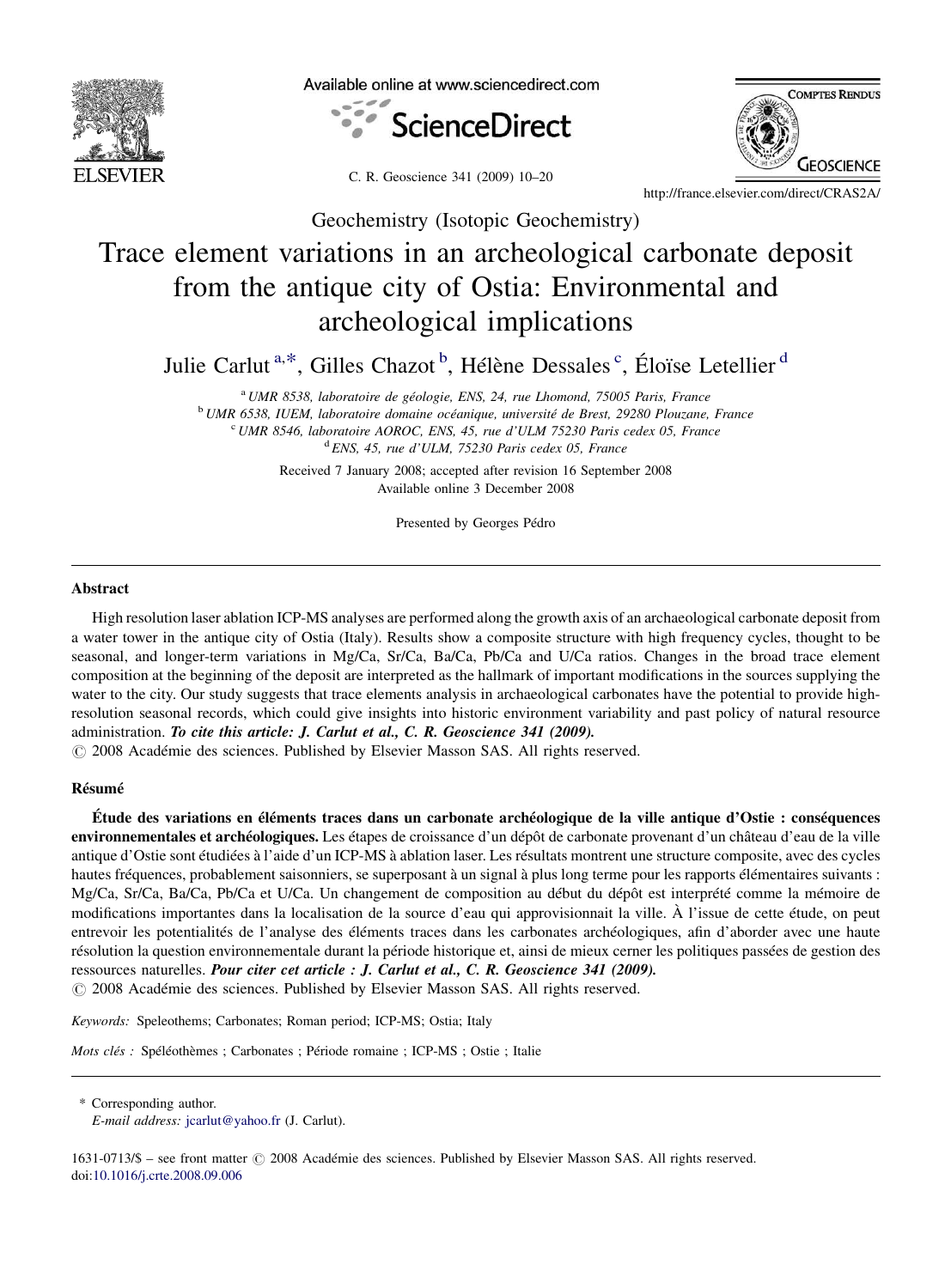#### <span id="page-2-0"></span>1. Introduction

Microscopic observations and geochemical analyses from speleothems have been widely reported in the past 10 years following the pioneering work of Gascoyne [\[15\]](#page-11-0). The petrographic observation of speleothem carbonates often reveals laminated growth sequences, which, under certain conditions, are thought to be annual [\[16\]](#page-11-0). Trace element records as well as isotopic composition of the growth sequences are related to environmental variations, although sometimes in a complicated manner [\[9,12,14,36](#page-10-0)–38]. These records are of great interest as, once calibrated, they could allow high resolution interannual to subannual descriptions of regional past climatic changes.

Reconstruction of precise annual temperature records over West Europe is established since approximately the end of the 14th century, thanks to several studies using independent methods [\[7,28\].](#page-10-0) Much less data exist for earlier times, and the western European climate during the Medieval and Roman period is mostly established through the analyses of regional fluctuations from Alpine glaciers and lake levels [\[21\]](#page-11-0), but also from less precise global surface temperature multiproxy reconstructions series mostly based on ice cores oxygen isotopes and tree-ring temperature reconstructions [\[29\]](#page-11-0).

Carbonate deposits along Roman water canalization have been reported in many sites of the Roman Empire and could help to better constrain temperature and hydrological variations during the Roman period. History of environmental policy making and anthropological impacts are also of great interest in this archeological context [\[26\]](#page-11-0). Such deposits have been studied by a few authors [\[4,11,18,19\]](#page-10-0) and are characterized by laminated sequences sometimes directly related to an annual cycle. They might thus provide high resolution records of paleoenvironmental data continuously archived by flowing water. One of the other benefits of these deposits is that they often are associated with precise historical dates and could be correlated with other archeological proxies.

The city of Ostia Antica was chosen in 2003 as the support of an interdisciplinary program on water distribution in the Roman city [\[5\]](#page-10-0) and new excavations and research were conducted under the supervision of the École française de Rome, the Soprintendenza per i beni archeologici di Ostia Antica, with the collaboration of the École normale supérieure and the Institut de recherche sur l'architecture antique. During the course of the excavations, small deposits were recovered on the interior wall of a water tower, the castellum aquae of Porta Romana, east of the city. We investigated one of the deposits, trying to address the following questions:

- is there any long-term petrological and/or compositional variation within the deposit?
- is there a short-term resolvable seasonal signal?
- could we use such deposit to get insights on paleoenvironmental parameters?

Our main results are reported in the following.

#### 2. Archaeological and geological context and collecting sites

#### 2.1. The context

Ostia Antica, located 20 km southwest of Rome was the imperial city's harbor (Fig. 1a). The water tower of the Porta Romana built at the end of the 1st century AD, was probably part of an imperial project for the



Fig. 1. a: simplified geological map around Ostia after [\[3\]](#page-10-0); b: map of the castellum aquae and location of the deposit.

Fig. 1. a : carte géologique simplifiée d'après [\[3\]](#page-10-0) ; b : localisation du dépôt sur le castellum aquae.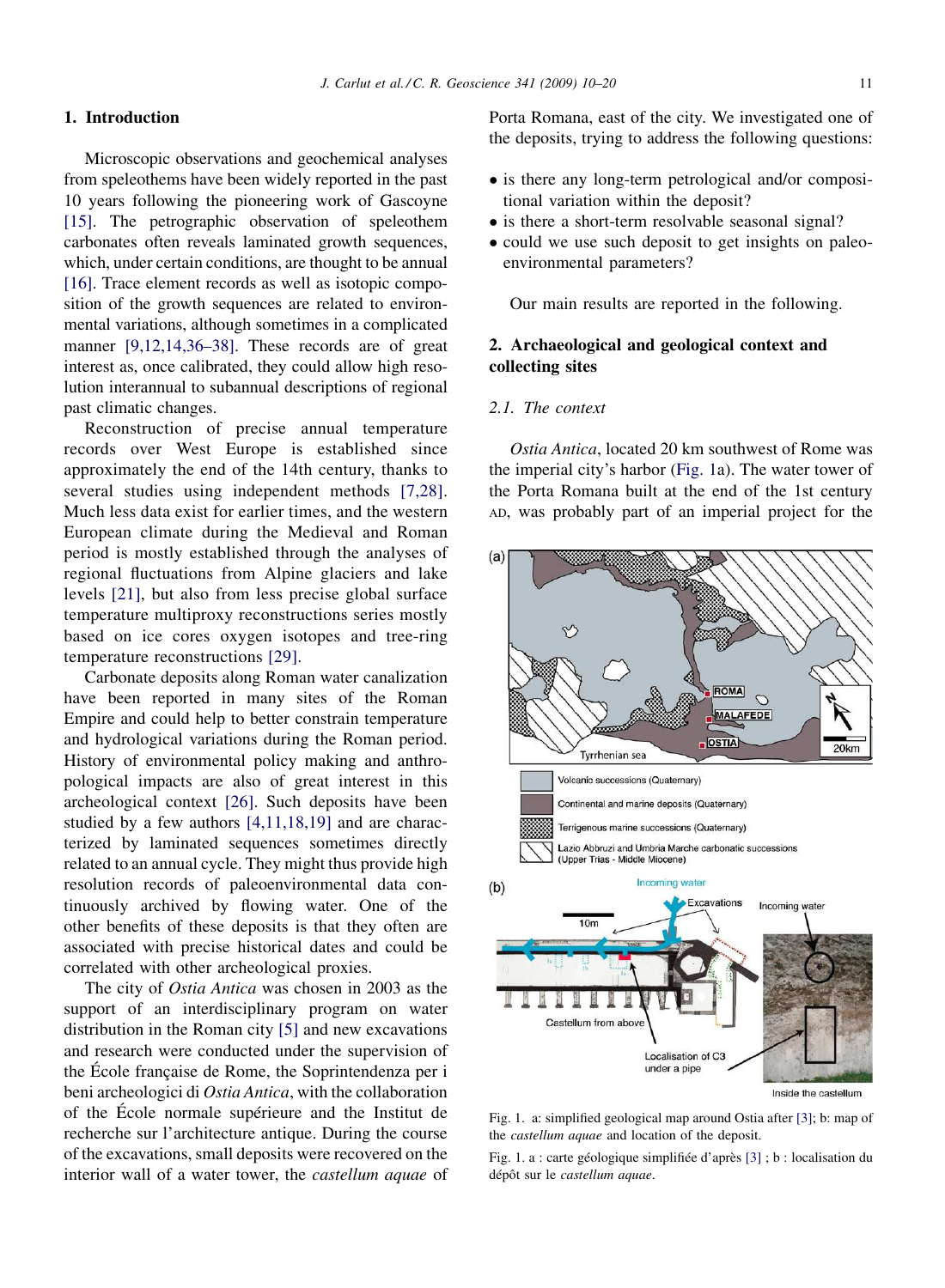improvement of the town designed to provide a reliable supply of fresh water to the inhabitants [\[2\]](#page-10-0). At that time, Ostia was growing as one of the most important harbor along the Italian coast, with a population probably reaching between 30,000 and 50,000 inhabitants in the 2nd century [\[33\]](#page-11-0). The harbor city remained very active until the 3rd century when it progressively declined [\[30\].](#page-11-0) Archeological studies on the site started in the 19th century, but it is only during the years 1985–1986 that the castellum aquae was partly excavated.

The *castellum aquae* was the central collecting point of the water then redistributed to public monuments, fountains and sometimes private houses. The water was channeled to the castellum aquae through free-flowing canals and lead pipes. Very few traces from the aqueduct and lead pipes remain, preventing us from observations on the adduction system itself. We still know from numerous archeological studies that aqueducts carrying water to Roman cities were covered to prevent the water being contaminated by dust and other impurities, and also from being heated by the sun.

Archeological investigations have shown that water used in Ostia was coming from the Malafede basin, a collecting point east of the actual town of Acilia and, from there, was dispatched to the castellum aquae [\[2\].](#page-10-0) The Romans had a preference for water derived from calcareous terrains [\[20\]](#page-11-0) but the geology around the Malafede basin is complex ([Fig. 1](#page-2-0)a) and we have little means of knowing the exact paths followed by the water before the basin. The water could have been in contact with three main units, Quaternary undifferentiated continental and marine sediments following the Tiber river valley, Quaternary potassic magmatic rocks forming a hill on the south and east of the basin and the major units, the Lazio Abbruzi and Umbria Marche Trias to Miocene sequences formed of limestones and marls. These contrasted terrains will induce different water rock reactions, leading to contrast in the water chemistry. While we unfortunately have very little information on the exact sources used, insights on the constructions led [\[5\]](#page-10-0) to infer that three distinct sources had probably been used to supply the city. The first one starting during the first decades of the 1st century AD, the second one during the years 120 AD, the third one at the end of the 2nd century [\[2,5\].](#page-10-0) It is not known from archeological investigations if the aqueducts connecting the sources to the city were used at some point simultaneously or not.

#### 2.2. The deposit

During utilization, the castellum aquae was partly filled with free flowing water and used as a redistribu-

ting tank. In the excavated part, carbonate deposits could be locally spotted on the inner part of the walls where they form coatings of a few millimeters thick. These carbonates grow upon the *opus signinum*, a thin hydraulic cement layer containing pounded terracotta. A petrological study of the coating beneath the deposit [\[8\]](#page-10-0) shows that the *opus signinum* belongs to an early phase of improvement of the water tower happening during the 1st century AD giving us a rather not constraining lower age for the carbonate deposits. The carbonate sample called C3 was recovered in 2006 on a vertical wall just beneath a water arrival ([Fig. 1](#page-2-0)b). This sample is supposed to have crystallized continuously during the free flowing of the water from the pipe into the castellum aquae. The sample size is 0.7 cm wide and a few centimeters long.

#### 3. Methodology

The sample was first cut along the growth axis. Approximately 300 mg of powder were scraped at different locations, the dissolutions in 1 M HCl solution of two powder extracts were prepared in order to identify the main contributors to the insoluble residue. X-ray analyses using an Inel CPS 120 X-ray diffractometer at the Geology laboratory of the École normale supérieure (ENS) in Paris were performed to determine the broad composition of the powders. A thin section was made from the sample to perform optical microscopic observations. Major element analyses were performed on the thin section sample with a CAMECA SX100 electron microprobe at the University of Clermont-Ferrand. A polished, carbon coated slab section was also prepared for electronic microscope observations using a Hitachi S-2500 Scanning Electron Microscope (SEM) instrument at the Geology laboratory of the ENS in Paris. Backscatter mode was mostly used, as it allows one to distinguish hiatus and heavy elements with a much better contrast. Minerals composition analysis and mapping were made using an Electron Dispersive Spectroscopy (EDS) detector.

Laser ablation ICP-MS analyses were performed in the Laboratoire magmas et volcans, University of Clermont-Ferrand (France) using a 266 nm UV laser system coupled with a VG PQ2 + ICP-MS. The laser beam was around  $50 \mu m$  in diameter and the analyses were carried out using the automatic stepscan mode in which the sample is moved continuously at a speed of  $12.5 \mu m$  per second. The ablation cell was flushed with Ar gas and the following isotopes were measured on the ICP-MS:  $^{24}Mg$ ,  $^{29}Si$ ,  $^{43}Ca$ ,  $^{44}Ca$ ,  $^{55}Mn$ ,  $^{65}Cu$ ,  $^{88}Sr$ ,  $138$ Ba,  $140$ Ce,  $208$ Pb and  $238$ U. The background for each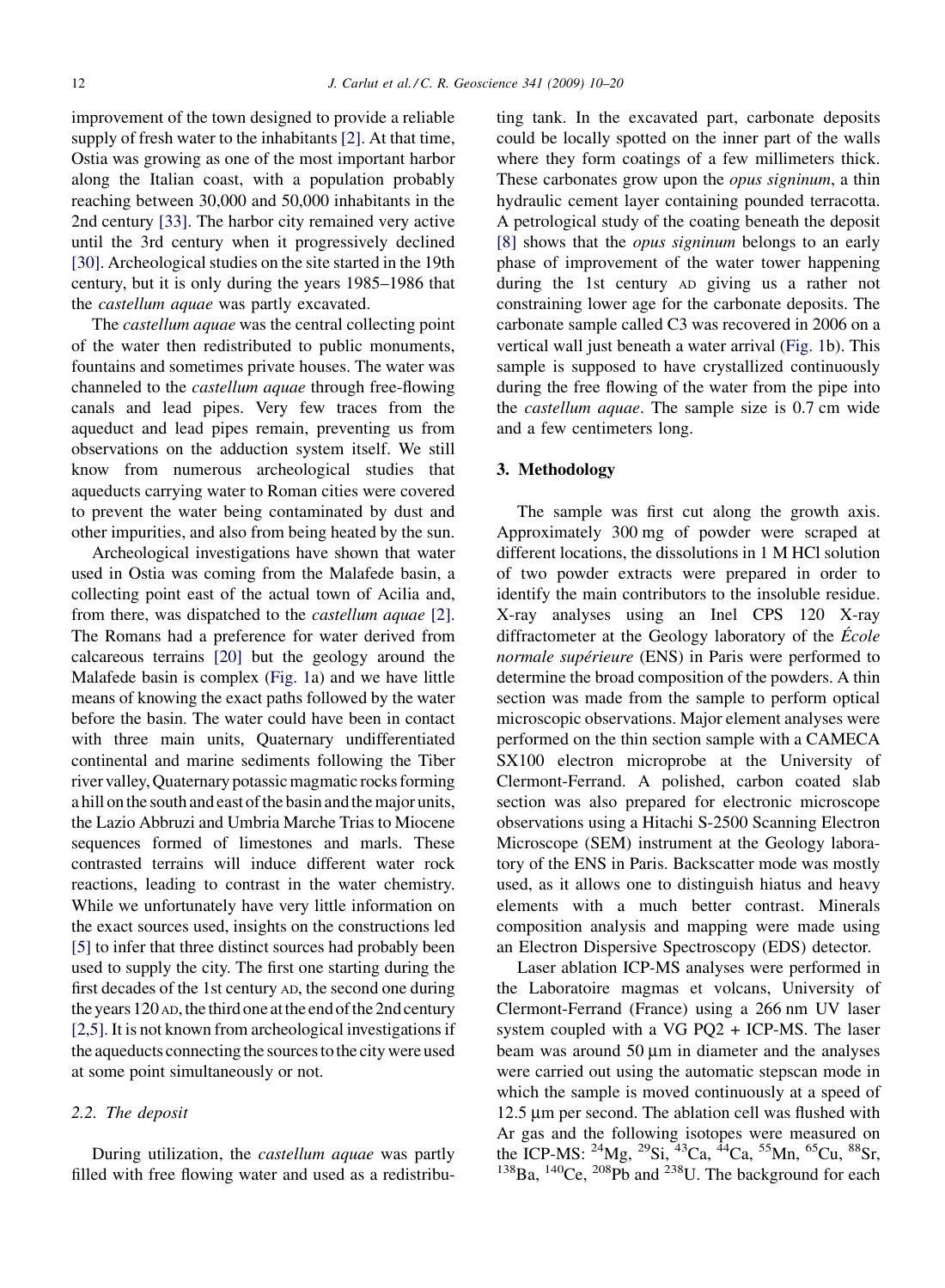isotope was measured during 60 s before analyzing the sample. Standard silicate glass NIST 612 was also analyzed at the beginning and at the end of the run. The data presented are background subtracted and has been corrected for ICP-MS drift during the time of the analyses with the NIST 612 measurements [\[6\].](#page-10-0) Precision and accuracy (both better than 10%) were assessed from repeated analyses of NIST 612 and BCR-2G standards. The use of intensity ratios (element/Ca) minimizes the matrix difference between silicate standards and carbonate samples. Two tracks were made at a few millimeters apart, parallel to each other and perpendicular to the laminations. The starting and ending point of the scans were reversed between track 1 and track 2, going respectively from the opus signinum to the outer part and from the outer part to the opus signinum in order to test possible bias linked to the stability of the LA-ICP-MS device.

#### 4. Results

#### 4.1. Composition and structure of the sample

The X-ray dispersion analyses made on several bulk powders show that the deposit has a very homogeneous composition, a single phase of pure calcite is detected. This result is confirmed by the electron microprobe analyses which show that all along the sample, the carbonate is pure calcite with less that 0.5% MgO. The diluted HCl residues from the bulk powders appear to be highly dominated by quartz and hematite.

The optical microscope observations show continuous horizons of alternating clear and darker laminations (Fig. 2a). The darker laminations are thinner and are associated with more numerous impurities. The calcite crystal fabric is mostly laminar, with a sparitic or micritic texture. The size of each doublets which could be clearly optically identified is ranging from less than 100 to up to  $440 \mu m$ . Based on color, it is possible to determine an approximate number of growth band cycles (corresponding to a doublet of clear and dark laminations), and approximately 30 cycles were identified. In addition, the microscopic observations allow the identification of four important transitions associated with discontinuity horizons we interpret as growth interruptions. The observed section is thus divided in five layers, each containing laminations, separated by these discontinuities. Layer P1 is the closest from the opus signinum and consists of homogeneous micritic crystals and hardly resolvable laminations, layers P2 and P3 are very similar and show regular growth cycles with a more sparitic, or palisade



Fig. 2. a: thin section photo from the deposit, locations of the layers separated by dislocation horizons zones are shown; b: SEM photoassemblage from the deposit in backscatter mode.

Fig. 2. a : photo de lame mince du dépôt avec localisation des différentes couches, séparées par des zones de dislocation ; b : photo du dépôt prise au MEB en mode de rétrodiffusion des électrons.

like texture (see [\[17\]](#page-11-0) for a description of similar textures). Layer P4 shows a more composite crystal structure with thicker laminations and bigger pores. Layer P5 is following with thin laminations similar to layers P2 and P3.

#### 4.2. SEM observations and analyses

A SEM panoramic picture is presented in Fig. 2b. The five layers separated by discontinuity horizons observed during optical observation were also clearly identified during SEM observations (Fig. 2b). Energy dispersive X-ray (EDX) analyses were made on the micrometers grains trapped inside crystal discontinuities to determine the nature and variability of impurities. The main detected elements are Si, Al, Mg, Fe, Ti and Cu; this last element may be related to bronze objects, such as tools or water regulation devices.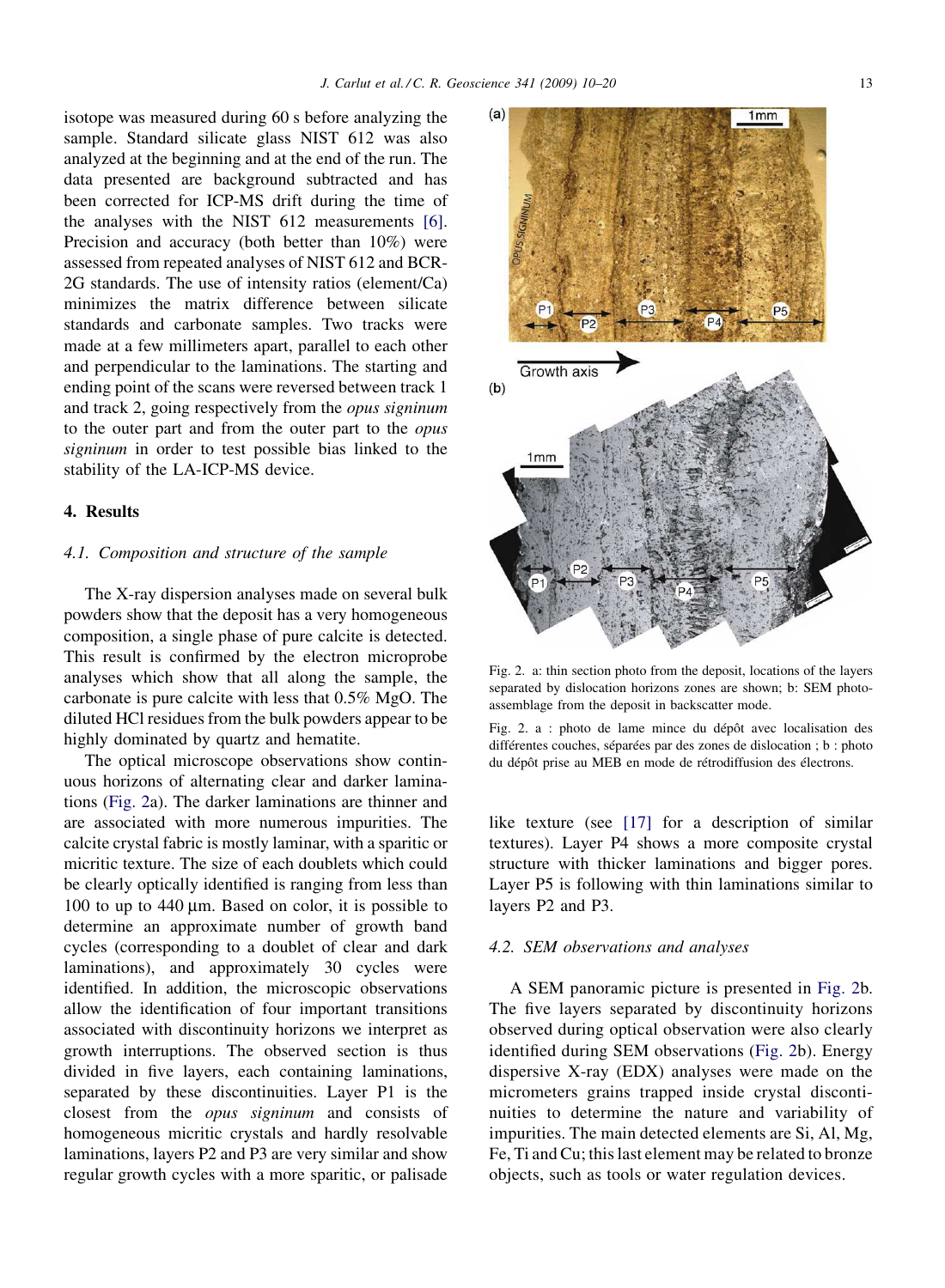#### <span id="page-5-0"></span>4.3. Trace element analyses

The results of the LA-ICP-MS measurements for Mg, U and Pb from the first and second track are shown normalized in calcium on the Fig. 3. Data obtained for Si, Mn, Cu and Ce were below detection limit, except for occasional peaks from small grains within dislocations. These elements will no longer be considered. The displayed elements show well-defined high frequency oscillations at the 100 µm scale. Longer time scale trends



Fig. 3. Trace elements measurements and corresponding weighted average plotted versus distance in microns over track 1 (top curves, left scale values) and track 2 (below track 1, right scale values) for Mg/ Ca, U/Ca and Pb/Ca.

Fig. 3. Mesure des éléments traces et moyenne pondérée correspondante en fonction de la distance en microns au-dessus du tracé 1 (courbes du haut, valeurs sur l'échelle de gauche) et du tracé 2 (sous le tracé 1, valeurs sur échelle de droite) pour Mg/Ca, U/Ca, et Pb/Ca.

are visible at the  $1000 \mu m$  scale (Fig. 3a and b). The reproducibility of measurements is tested by comparing the LA-ICP-MS results along the two tracks. All the elements show very similar ranges and variations between the two tracks, reflecting lateral continuity.

#### 4.3.1. The lower frequency signal

In order to isolate the longer time scale, data were fitted with a locally weighted least square method (using the Kaleidagraph Synergy software tools) computed on a  $100 \mu m$  running average. Raw data and the averaged values are shown in Fig. 3. The  $100 \mu m$  filter efficiently cancels the higher frequency variations for most elements while preserving the lower frequencies (Fig. 3a and b), except for lead (Fig. 3c) indicating that higher frequency variations for this element are governed by a different mechanism. For each element, we observed a very strong similarity between the low frequency curves from the two tracks, the long-term trends are very reproducible. A more robust picture of the long-term variations was thus produced by calculating the mean values for each elements low frequency data from the two tracks. A fine correlation using optical observations and the ablation marks was made prior to calculation in order to account for possible variations in the layers size. The master averaged curves are presented in [Fig. 4](#page-6-0) for all the elements considered. The thin section photo is shown for comparison, albeit only indicative as the measurements were done on a polished thick section of the sample made at a few millimeters from the photographed thin section.

A first observation on the long-term trend is that episode P1 is associated with a different trace element composition. This is shown by Pb/Ca ratios where values are high within the P1 layer and decrease by a factor of 50 within the other layers. This episode is also characterized by significantly lower Mg/Ca values. High Ba/Ca values at the junction between P1 and P2 are probably linked to barium rich impurities. Another observation is that, excluding P1 layer, Sr/Ca and Mg/ Ca are showing sympathetic variations, decreasing in P2, increasing at the beginning of P3 to decrease again, then increasing in P4 and showing a decrease at the junction with P5. The U/Ca ratio is showing pronounced oscillations, an antipathetic relationship with Mg/Ca and Sr/Ca within layer P2 and a sympathetic within P3, P4 and somehow P5 layers.

#### 4.3.2. The higher frequency signal

In order to isolate the higher frequency signal the data were ''detrended''. This was done for each element by subtracting from each individual raw measurement the averaged value obtained at the same location using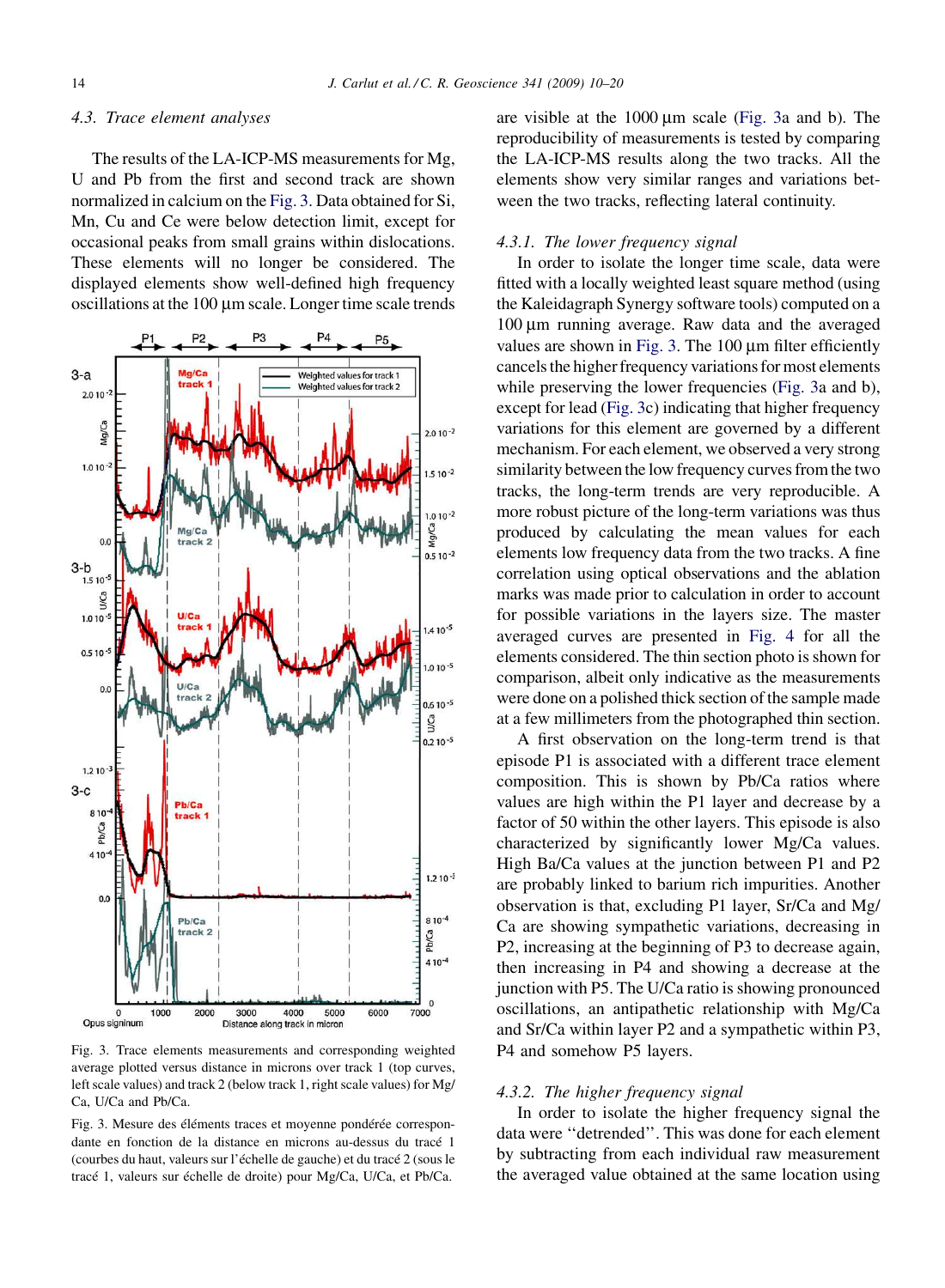<span id="page-6-0"></span>

Fig. 4. Merged weighted average trace element variations for U/Ca, Ba/Ca, Sr/Ca, Pb/Ca and Mg/Ca. The thin section photo is shown. Fig. 4. Courbes moyennes pondérées des variations des éléments traces pour U/Ca, Ba/Ca, Sr/Ca, Pb/Ca et Mg/Ca. Une photo de la lame mince est montrée.

the locally weighted least square method. A residual value is therefore obtained at each location and can be plotted. As an example the residual variations for Mg/ Ca, Sr/Ca, Ba/Ca, and U/Ca, are represented in the P3 layer for the first track [\(Fig. 5](#page-7-0)). The same variation pattern is observed between the first and second track, an example is given with the U/Ca ratio represented for the second track on [Fig. 5](#page-7-0)e, confirming the reproducibility of the high frequency signal from the two laser ablation tracks. The thin section photo is displayed, a number being given to each dark lamination. Due to the small size of the sample it is difficult to associate petrologic observations to the trace element record; however, between seven and eight laminations are observed and the same number of peaks can be counted for most elements. This is advocating for a strong first order correlation between the observed laminations and the trace element variations. However, at the peak scale the relationship between elements is variable. This can be observed on [Fig. 5,](#page-7-0) a grey shading was added to the well-defined positive peaks from the U/Ca record, peak 1 corresponds to a transition between low values to high values in the Ba/Ca and Sr/Ca record and a peak in Mg/Ca while peak 6 corresponds to medium values in Ba/Ca, high in Sr/Ca and low values in Mg/Ca. This does not imply that there is no relationship between the elements but that small cycle offsets between the trace elements records occur.

#### 5. Discussion

#### 5.1. Trace elements incorporation within calcite

Trace element variations within the deposit depend on the changes of composition of the water from which it precipitates and on the evolution of locally controlled partition coefficients at the calcite precipitation interface. Other local parameters at the sample scale, as occurrence of preferential nucleation sites, are suspected to also play a role [\[24\].](#page-11-0)

The chemical variability of the water is controlled by the dissolution/precipitation history along the water percolating route within the soil and canalization. Important parameters are the soil composition, water residence time, the organic matter content and partial pressure of soil  $CO<sub>2</sub>$ .

The partition coefficient for each element will be locally dependent on parameters such as temperature and growth rate [\[23\]](#page-11-0).

#### 5.2. Evidence for at least two water origins and the question of lead

In order to characterize the different chemical compositions within the successive layers the trace element variations were plotted against each other in Cartesian diagrams. [Fig. 6](#page-8-0) displays three examples: U/ Ca vs Mg/Ca, Ba/Ca vs Sr/Ca and Ba/Ca vs Mg/Ca. On all the diagrams the P3, P4 and P5 layers form a trend, as expected for carbonates precipitating from a common water source. P1 data are clearly of different composition as already observed looking at the longer-term trends (Fig. 4). A possible issue concerning P1 is the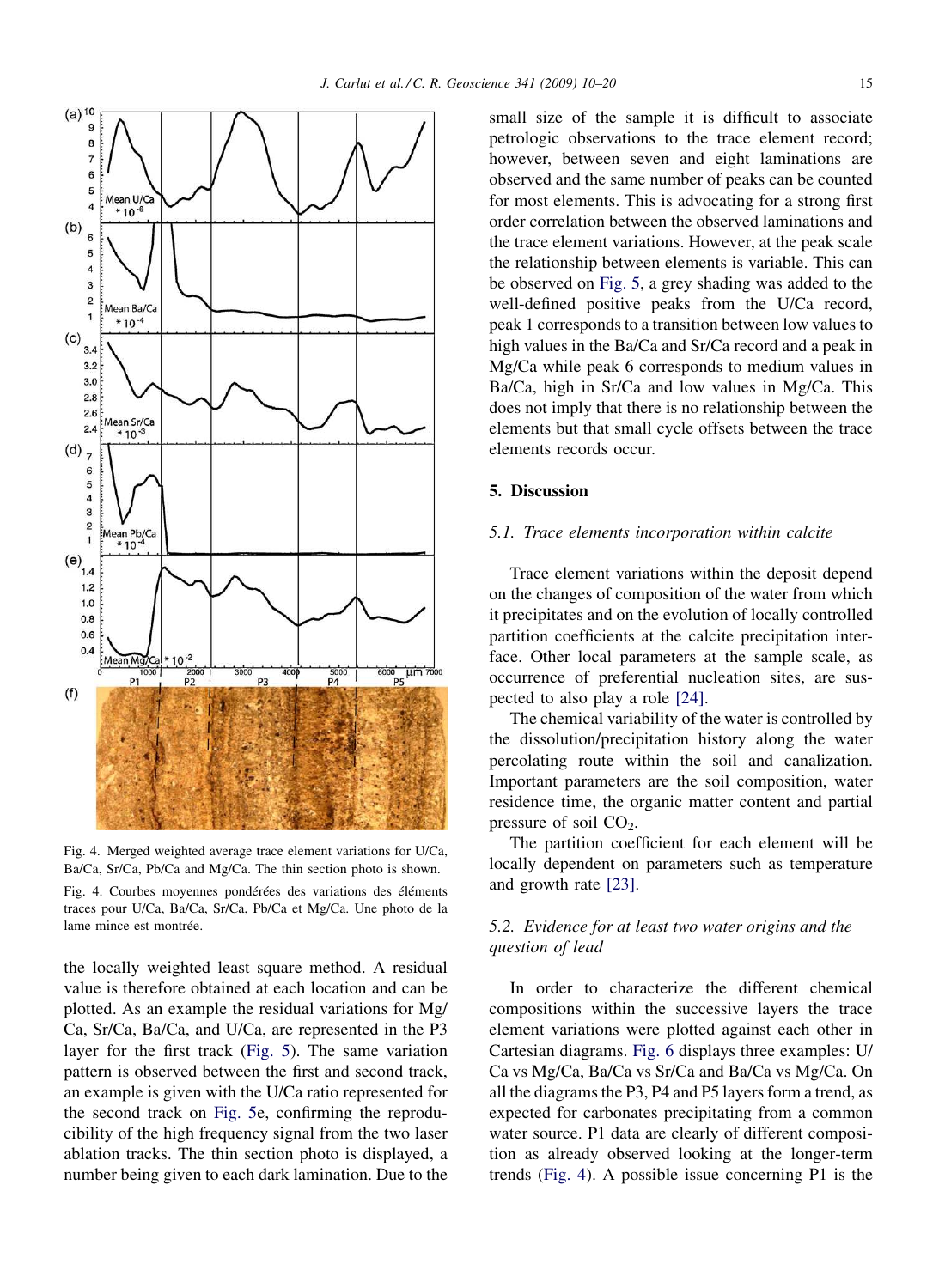<span id="page-7-0"></span>

contamination by the underlying material. Petrological observations and chemical analyses [\[8\]](#page-10-0) show that the underlying *opus signinum* is rich in iron, silicium and magnesium but poor in lead (below the microprobe detection limit). The low magnesium concentration as well as high lead content within P1 layer is advocating for a low contamination from the underlying material as increase in magnesium content and decrease in lead would occur in a contaminated layer compared to the subsequent layers. This leads us to think that although diffusion could have an impact we do not believe it is significant in our case and it does not explain the chemical difference between P1 and subsequent layers.

Interestingly, most of the P2 layer data seem to follow as well a different trend than P3, P4 and P5. This peculiar behavior was not obvious from [Fig. 4](#page-6-0). Layer P1 geochemical signal is easily interpreted as being the hallmark of an early water source, a change in the water occurring at the P1 –P2 interface. Layer P2 data could be interpreted as representing an intermediate stage between the water from layer P1 and the water from layer P3, P4 and P5. This implies a progressive replacement of one source by the other and the use of two collecting sources simultaneously during P2 interval. This interpretation is consistent with all the geochemical data except the U/Ca vs Mg/Ca ratio ([Fig. 6a](#page-8-0)) showing that P2 composition is slightly elongated towards Mg/Ca high values for low U/Ca values and do not plot as a transitional composition from P1 to P3. One can wonder if these three different groups of data can represent three different sources of water successively used through time but this would imply short periods of use for each source, which is unlikely. We therefore favor the hypothesis that P2 represents a transition between two different sources of water.

Among the concentration changes at the P1 –P2 transition ([Fig. 3](#page-5-0)) the sharp decrease in lead concentration is of high interest as lead is known to be toxic to humans, even at small concentrations. The Romans were widely exploiting this material as attested by local

Fig. 5. Residual trace element variations highlighting the short-term cycles for track 1 and layer P3 for Mg/Ca, Sr/Ca, Ba/Ca and U/Ca. The U/Ca ratio is also represented over track 2, the most likely correspondence between peaks is shown on the Figure. The grey shaded areas correspond to high U/Ca values. The transition between layer P2 and layer P3 and layer P3 to layer P4 are indicated.

Fig. 5. Variations résiduelles des éléments traces mettant en évidence les cycles à court terme dans le cas du tracé 1 et du niveau P3 pour Mg/ Ca, Sr/Ca, Ba/Ca et U/Ca. Le rapport U/Ca est aussi représenté dans le cas du tracé 2 ; la correspondance la plus probable entre les pics est indiquée sur la figure.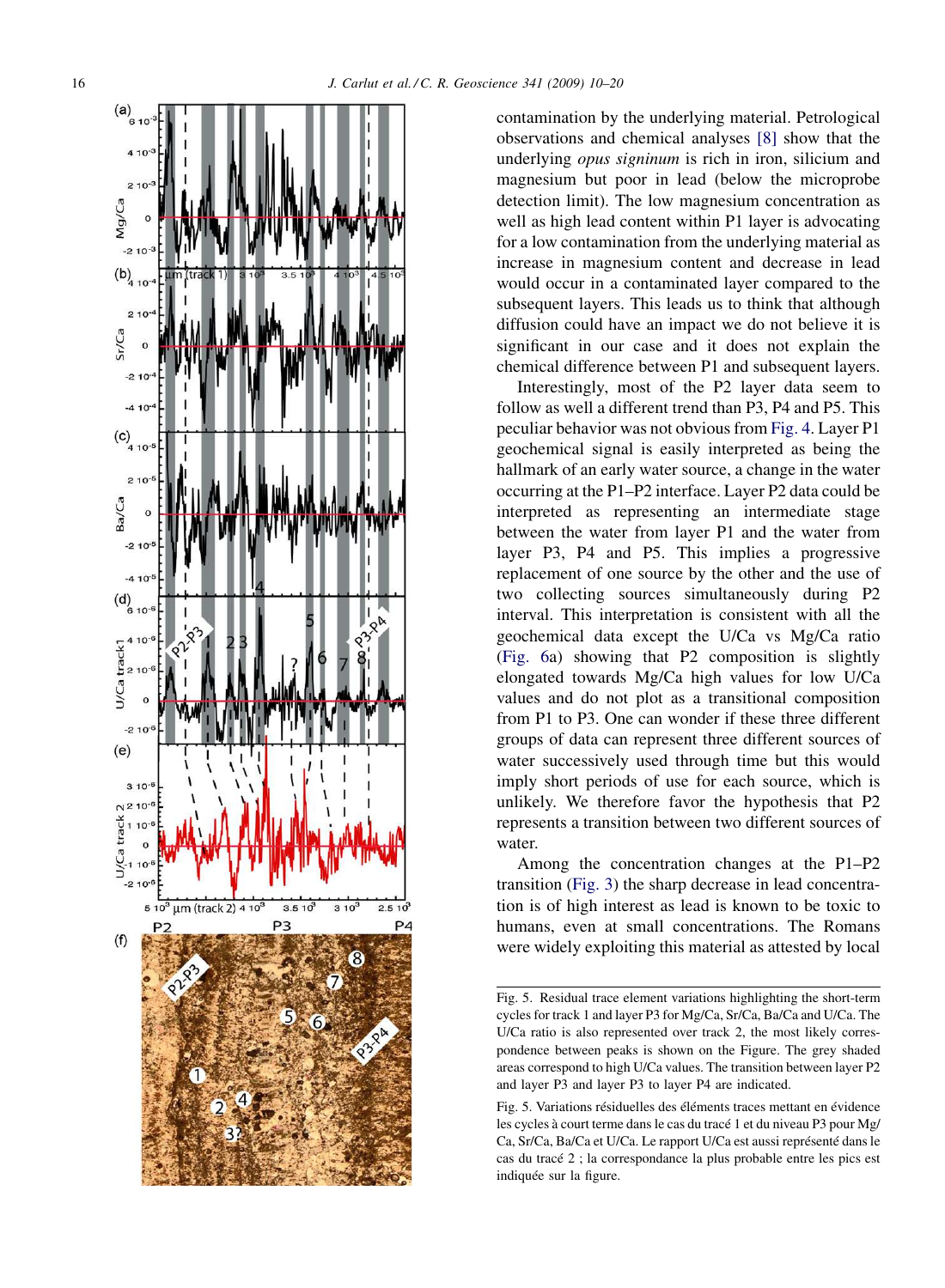

<span id="page-8-0"></span>

Fig. 6. Trace elements variations represented in classical Cartesian diagrams. a: U/Ca vs Mg/Ca; b: Ba/Ca vs Sr/Ca and; c: Ba/Ca vs Mg/ Ca. Blue diamonds are associated to layer P1 data, red open triangle to layer P2 data and black open circles to P3 through P5 data.

and distant contamination [\[1\]](#page-10-0); high lead content has even been found in Greenland ice cores spanning the Roman period revealing the importance of the lead industry [\[22\]](#page-11-0). The historical importance of lead production and use is such that anthropogenic poisoning has sometimes been invoked (although this is contested) as one of the causes of the Roman Empire decline [\[32\].](#page-11-0) The question of lead transfer from the contaminated environment to the people is critically raised in the case of the lead plumbing carrying water [\[20\]](#page-11-0). The significant lead content found within P1 is probably a hallmark of the leaching from the pipes used to supply the water but also of the low incrustation power of the flowing water. In this scenario the small P1 deposit was probably formed due to occasional crystallization made possible by transient external factors such as high evaporation due to high external temperature. We interpret the insignificant lead concentration in the following layers to the higher calcium content in the flowing water, sufficient to quickly form incrustations insulating the lead pipes. This interpretation is also consistent with the more resolved laminated growth band structures from P2 to P5 layers corresponding to denser and more continuous crystallization. In addition, a partial removal of the lead pipes could also have occurred at the P1–P2 transition. While it is difficult and beyond the scope of this article to evaluate the lead intake per liter of water drunk from the analysis of this deposit, the water corresponding to P2 through P5 deposits (also called source 2 in the following) seems to have been more suitable for human consumption. In term of source locations, the low calcium content of source 1 would relate it to the more volcanic terrain around the city of Ostia, while source 2 would be more related to the carbonatic successions below volcanic terrains [\(Fig. 1](#page-2-0)). The transition between P1 and the next layers would thus mark an important geographic change in the source capture area.

#### 5.3. The long-term variations, the case of Mg/Ca, Sr/Ca and U/Ca

Except for P1, which has been discussed before, Mg/ Ca and Sr/Ca follow the same long-term trend within all layers. The sympathetic long-term variations in Mg and Sr reflect similar dissolution/precipitation sequences for

Fig. 6. Rapports des éléments traces représentés dans des diagrammes cartésiens. a : U/Ca vs Mg/Ca ; b : Ba/Ca vs Sr/Ca et ; c : Ba/Ca vs Mg/ Ca. Les losanges bleus correspondent aux données de la couche P1, les triangles rouges vides à celles de la couche P2 et les cercles noirs à celles des couches P3, P4 et P5.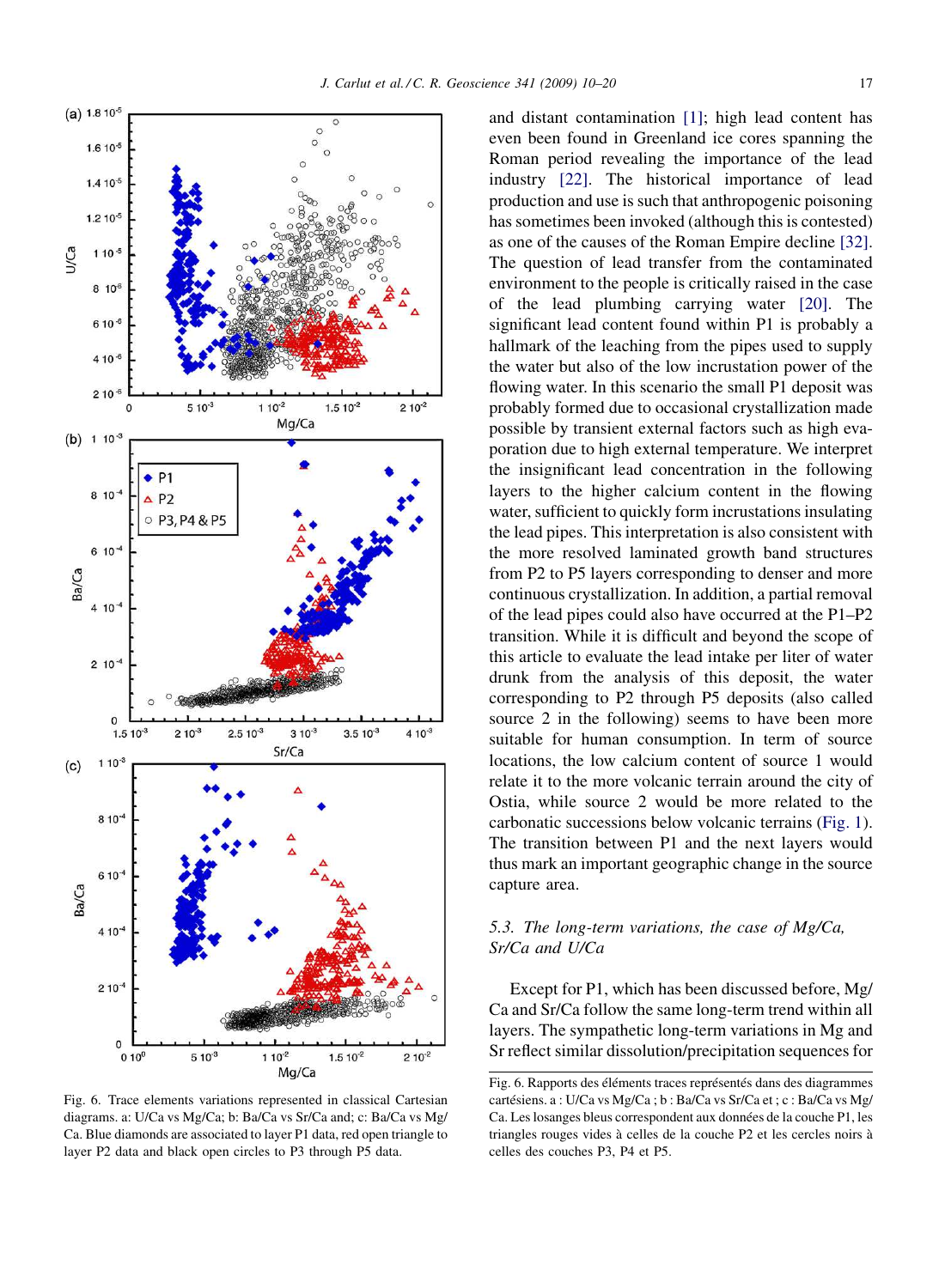these elements without differential rock dissolution. Higher Mg/Ca and Sr/Ca ratio in water can be caused by prior calcite precipitation due to degassing. Because the partition coefficients for Mg/Ca and Sr/Ca into calcite is much less than one [\[23,35\]](#page-11-0), calcite precipitation increases the trace element contents in the remaining solution. In the case of the Ostia deposit early calcite precipitation is probably important as calcite was precipitating along the water supply network before reaching the castellum aquae. An increase (respectively decrease) in Mg and Sr would be related to an increase (respectively decrease) in calcite precipitation in the plumbing. In our case it is likely that changes in the water rate, an increase due to narrowing of the plumbing by precipitation or a decrease due to cleaning of the plumbing for example will change the prior precipitation rate and therefore Mg and Sr content within the deposit. The role of bio-mineralizing bacteria and algae could also be important and contribute as a precipitation enhancement factor depending on the supply network state and the occurrence of chemical such as nitrogen within the water. Another important factor could be linked to anthropic modifications of the water routing; no interpretation is favored for the observed variations.

The U/Ca content shows opposite variations with Mg/Ca and Sr/Ca within layer P2, but mostly similar for P3, P4 and P5. This suggests that uranium is mainly controlled by the same parameters than Mg and Sr but that at least another parameter is dominant during the P2 interval. The U/Ca behavior could be controlled by the influence of the earlier source in the mixing scenario. In a recent study, Treble et al. [\[37\]](#page-11-0) show that the uranium content in a recent speleothem has a positive relationship with rainfall in the long-term and may be a valuable paleohydrological indicator. The behavior of uranium in our deposit could thus be also more sensitive to rainfall than Mg and Sr but, because of the complexity of the deposit involving at least two sources of water, no inferences can be made.

#### 5.4. The short-term trend: are there seasonal markers?

A few studies have been published on trace element variations from banded stalagmites and give sometimes complicated results [\[9,12,24,25,34,36,37\]](#page-10-0). An example is given in the study of Huang et al. [\[24\]](#page-11-0) who reported trace element composition on modern speleothems from an Italian cave and found an annual signal in Mg/Ca and Sr/Ca and a spatial relationship with the lamination but contrasted relationship depending on the nature of the deposit (covariance of Mg/Ca and Sr/Ca in a stalagmite

but antipathetic variations in a stalactite) indicating a strong influence of growth conditions. These studies show that the incorporation of trace elements within a carbonate deposit is complex and may vary at the scale of a cave. Still, the recent development of such studies has led to a better understanding of the sensitivity and relationship to environment proxies and shows that such carbonates have great potential [\[13\]](#page-10-0). The relationship from speleothems to archeological deposits is probably not straightforward but the same mechanisms could hold. Seasonal variations in trace element concentrations are also expected as the water composition and the distribution coefficients will both vary on a year basis. Factors such as the partial pressure of  $CO<sub>2</sub>$  within soil are highly dependant on temperature and vegetation growth and can be an order of magnitude higher in summer than in winter [\[10\].](#page-10-0) This will enhance the dissolution processes along the water path and change the water composition. A higher water residence time due to shortage in rain during the hot season is also playing a role in increasing dissolution. Distributions coefficients are also seasonally driven through temperature and water flow.

Short time variations are observed on the Ostia deposit and a tentative scenario can be proposed to link these variations to a seasonal signal. Ostia benefits of a mild Mediterranean climate with rather hot and dry summer months. The Mg/Ca distribution coefficient is very sensitive to local temperature, experimental studies show an increase by 50% following temperature from 15  $\degree$ C to  $25^{\circ}$ C [\[23,31\].](#page-11-0) Hence, higher Mg/Ca content could tentatively be linked to summer months. A longer water rock residence time during summer months would also lead to higher Mg content. The uranium ratio values show well-defined short-term oscillations ([Fig. 5\)](#page-7-0); high peaks mostly correspond to darker laminations and occur within high peaks in the Mg/Ca ratio. Darker laminations could correspond to higher organic content layers formed during the dryer months. This episode would be associated with high U/Ca, as uranium is commonly associated with organic matter [\[27\]](#page-11-0). Sr and Ba follow lagged cycles with more structures which could be related to late summer or autumn rains. Of course this tentative scenario remains to be firmly established but archeological carbonate deposit records could be of high interest to compare to speleothem records and identify specific environmental drivers at the year scale.

#### 5.5. Duration

If we hypothesize that trace element variations and colored growth bands are seasonal, we then can have some insights on the duration spanned by the deposit.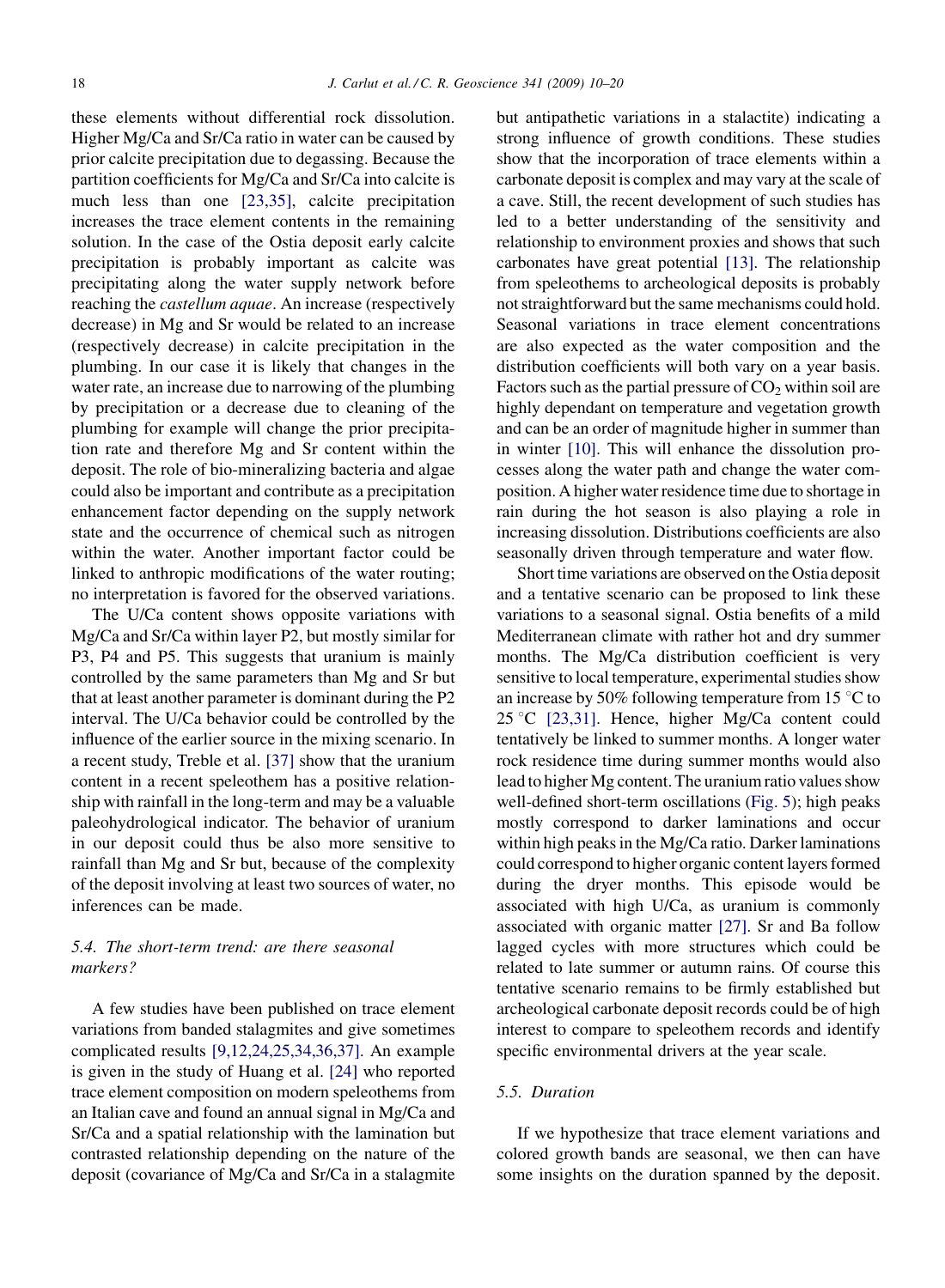<span id="page-10-0"></span>Due to the low incrustation power of the source 1 water it is difficult to infer a duration for P1 period, the crystallization might be mostly controlled by evaporation and cycles were very hard to identify. During each of P2 and P3 episodes, seven to eight cycles can be identified, five to six during the thicker lamination event of P4 and around nine to 10 during P5. The total of c.a. 30 cycles for P2 through P5 corresponds to the recorded use of the more calcareous (source 2) water. Caution should be use to translate this cycles number in a duration, but under the hypothesis of trace element annual variations approximately 30 years of source 2 water supply would be registered in this sample. The transition between source 1 and 2, recorded during the P2 interval, would last a few years. Between successive layers, interruptions due to human intervention or to dry events happening regularly are recorded. The suggestion that variations in the long-term internal structure of carbonate deposits could reflect dryer events has been reported in the case of the Fréjus aqueduct [11]. In this study the author reported the possible occurrence of a 7– 8 year hydrologic cycle maybe linked with the North Atlantic Oscillation. Similar suggestions (albeit with a 11 years solar cycle) have been made by Genty and Quinif [\[17\]](#page-11-0) studying Belgian stalagmites. At this stage, an anthropological cause is preferred for the transitions observed in the Ostia deposit, cleaning of the canalization or short time catch of the water for another purpose are our preferred explanations.

#### 6. Conclusions

Our study is, to our knowledge, a first LA-ICP-MS application to archeological carbonate deposits. It demonstrates that meaningful information can be derived even in the case of a very small deposit. Combinations of trace element diagrams allow to evidence differences in the chemical compositions of the deposit. This is interpreted as the hallmark of two successive sources of water used by the Romans. The two sources were possibly used simultaneously during a transition period spanning a few years. Another significant result of this study is that, as in cave speleothems, a long-term and a short-term coherent chronological geochemical signal seems to hold for such archeological deposits. On the shorter-term, the variations in trace element record are to be linked with seasonal variations of parameters as temperature and rain amount. Such deposits have great potential as paleoenvironmental proxy recorders over the Roman period especially used in complement with speleothems studies and confronted with the archeological method results.

#### Acknowledgements

We thank Michel Dubar and an anonymous reviewer for their comments, which contribute to improve the manuscript. We are grateful to Anna Gallina Zevi and Margherita Bedello for their collaboration on the site, to Nathaniel Findling for help with the SEM, to Julia de Sigoyer for discussions and to Isabelle Lerogeron for graphics solutions. This study was made possible thanks to École française de Rome, CNRS, École normale supérieure and IRAA financial supports.

#### **References**

- [1] F. Arnaud, J. Serralongue, T. Winiarski, M. Desmet, M. Paterne, Pollution au plomb dans la Savoie antique (II-III<sup>e</sup> siècles après J.-C.) en relation avec une installation métallurgique de la cité de Vienne, C.R. Geoscience 338 (2005) 244–252.
- [2] M. Bedello Tata, E. Bukowiecki, Le acque e gli acquedotti nel territorio ostiense e portuense, Ritrovamenti e ricerche recenti, in MEFRA 118 (2006) 1–65.
- [3] G. Bigi, Structural model of Italy 1:500,000, in: G. Bigi, M.T. Carrozzo (coordination), ed. Roma, Consiglio nazionale delle ricerche, Italy, 1992.
- [4] C. Bobée, Essai d'interprétation du fonctionnement des aqueducs romains de Nîmes et de Fréjus, Université Paris-I, Université Paris-VI, DEA environnement et archéologie, 2002, 41 p.
- [5] E. Bukowiecki, H. Dessales, J. Dubouloz, Ostie : l'eau dans la ville. Châteaux d'eau et réseau d'adduction. Bilan des stages d'archéologie de la construction organisés par l'EFR (2002– 2005), Coll. de l'École française de Rome, Rome, 2008, 255 p.
- [6] G. Chazot, Analyse par ablation laser et ICP-MS : principe et exemple d'application, Bull. Liaison S. F. M. G. 15 (2003) 3–13.
- [7] I. Chuine, P. Yiou, N. Viovy, B. Seguin, V. Daux, E. Le Roy Ladurie, Grape ripening as a past climate indicator, Nature 432 (2004) 289–290.
- [8] A. Coutelas, Étude des échantillons de mortier et de béton de tuileau prélevés sur le château d'eau de la Porta Romana, in : E. Bukowiecki, H. Dessales, J. Dubouloz, Ostie : l'eau dans la ville. Châteaux d'eau et réseau d'adduction. Bilan des stages d'archéologie de la construction organisés par l'EFR (2002–2005), Coll. de l'École française de Rome, Rome, 207–219.
- [9] J.M. Desmarchelier, J.C. Hellstrom, M.T. McCulloch, Rapid trace element analysis of speleothems by ELA-ICP-MS, Chem. Geol. 231 (2006) 102–117.
- [10] H. Dörr, K.O. Münnich, Downward movement of soil organic matter and its influence on trace-element transport  $(^{210}Pb)$ , <sup>137</sup>Cs), Radiocarbon 30 (1989) 655–663.
- [11] M. Dubar, Recherche et interprétation climatique des microcycles du concrétionnement travertineux de l'aqueduc romain de Fréjus (Var, France), Quaternaire 17 (2006) 79–85.
- [12] I.J. Fairchild, A. Baker, A. Borsato, S. Frisia, R.W. Hinton, F. McDermott, A.F. Tooth Annual to sub-annual resolution of multiple trace-element trends in speleothems. J. Geol. Soc. 158 (2001) 831–841.
- [13] I.J. Fairchild, C.L. Smith, A. Baker, L. Fuller, C. Spötl, D. Mattey, F. McDermott, Modification and preservation of environmental signals in speleothems, Earth Sci. Rev. 75 (2006) 105–153.